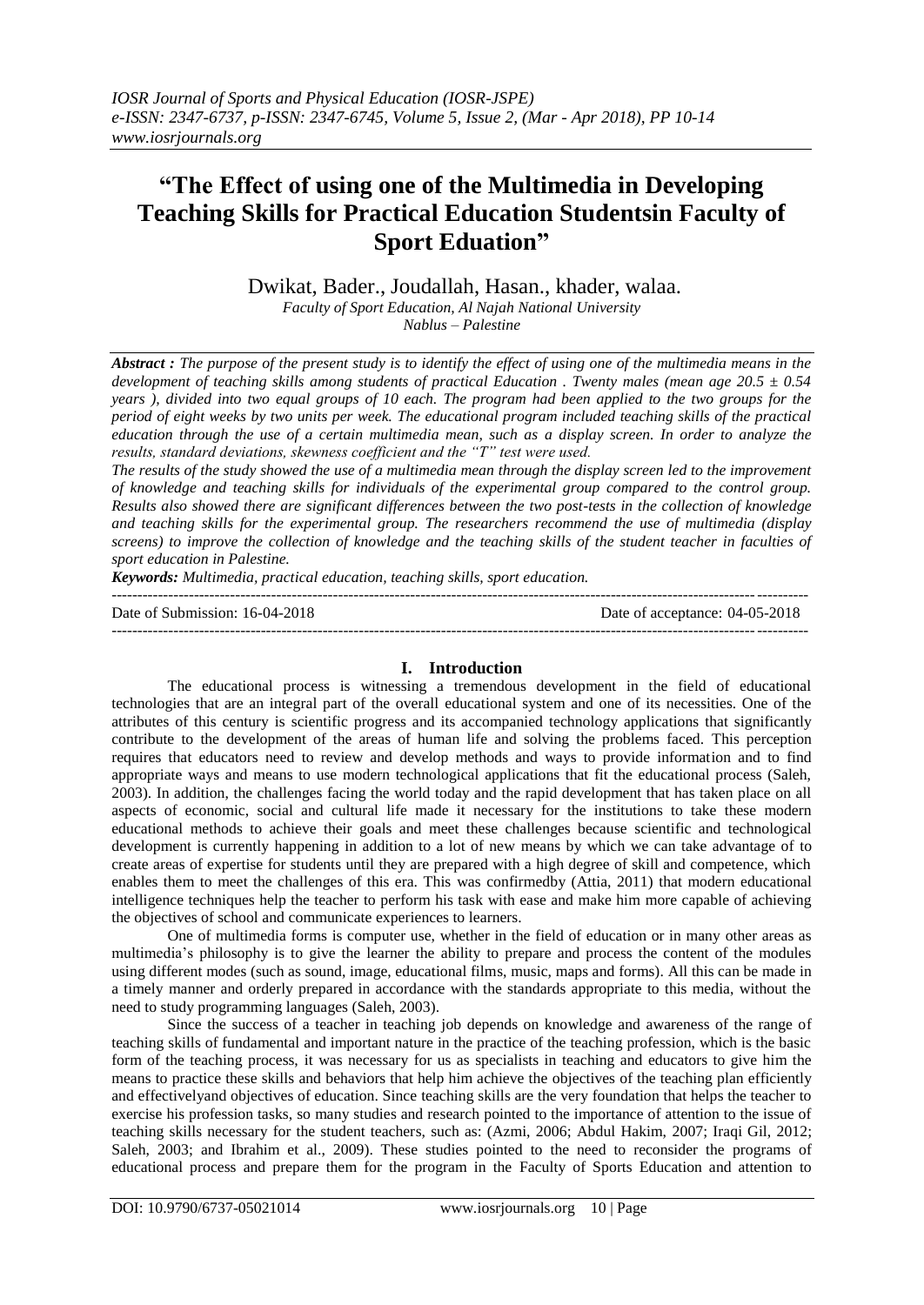increase the effectiveness of the teaching skills of student teachers through the interest in modern technological programs, which give the student full capacity for preparation and processing of contentsof modules using different media. Here lies the problem of the study in the need to define the effect of using one multimedia system for the development of teaching skills of practical education students in the Faculty of Sport Education at Al Najah National University.

## **II. Material and methods**

## **Instrumentations**

A number of (10) computers(Hp, Pentium 5) with high quality and modern specifications , Camera (Sony [Cyber-shot DSC-RX10 III Digital \)](https://www.bhphotovideo.com/c/product/1242612-REG/sony_dsc_rx10m3_cyber_shot_dsc_rx10_iii_digital.html) , screen projector (Data Sho[wLV-X300\)](http://datashowegypt.blogspot.com/2015/05/lv-x300.html), television (LG Smart TV) and stop watch (Casio, HS-70W-1EF ).

## **Participants and recruitment**

Twenty male university students from the faculty ofphysical education at An-Najah National University inNablus-Palestine volunteered and were randomly assigned into two different groups (10 participants each)to take part in the experiments using a non-randomizedquasi-experimental uncontrolled before-and-after study design for each group.

The researchers also conducted homogenization process between the study sample in some variables (such as the ability of visual perception (intelligence), the collection of knowledge and it was (0.41, 0.52), respectively, and the skills of teaching, which included all stages of (conditioning and warm-up, physical conditioning, education and development, use of teaching aids and tools, adjust the system in the classroom and the playground, the closing of class) and the levels homogeneity were (0.17, 0.11, 0.22, 0.18, 0.12), respectively. It is clear from the results that there were no statistically significant differences at the level of ( $p\leq$ 0.05) between the exploratory sample in the ability of visual perception variables (intelligence) and the collection of knowledge and skills of teaching. This shows equivalencyof the two groups in those variables.

To find validity coefficient of the evaluation questionnaire for the teaching skills of student teachers, the researcher shows the content of the questionnaire on (9) of the staff members at the Faculty of Sport Education who are specialists in teaching methods, practical education and who supervise the courses of practical education in order to identify the appropriate formulation of phrases that contain all part of the questionnaire and how they relate to the purpose and suitability to be measured as the arbitrators agreed on validity and suitabilityof the questionnaire to evaluate the teaching skills of student teachers.

The researchers presented three model lessons illustrated and recorded on a (9) teachers of physical education for the purpose of arbitration of those lessons as well as train them on using the lessons on teaching skills of student teachers in order to listen to their views and agree on this lessons, where the arbitrators agreed onvalidity of the model lesson related to evaluation.

### **III. Methodology**

The researchers took into account, before the implementation of the educational program, to hold a preliminary introductory session for teacher students of the experimental group to know the way of operating these multimedia, how to enter the prepared program and how to implement it in the gymnasium.

The researchers develop the multimedia under study in the private hall area of  $6 \times 12$ m then asked the members of the experimental group of students teachers entering the hall to use a multimedia to watch the video lessons of sport Education. After watching those typically pictured lessons carefully and with knowledge, they were directly asked to get out of the hall and perform what they watched.

The role of the teacher was guidance, counseling and give some instructions in teaching skills as well as knowledge aspects of the (16) model lessons studied by two lessons a week for eight consecutive weeks, knowing that the time scheduled for physical education lesson is (50 minutes). The same procedures were used with the traditional method for members of the control group only, without the use of multimedia.

### **The Study Tests:**

- 1. Test of the ability of visual perception test (Intelligence Test) prepared by (Moawad, 1998).
- 2. Cognitive achievement test, that is designed to assess the student teacher"s level of information, knowledge and concepts on how to conduct and implement physical education lesson consisting of (50) paragraph and in front of every paragraph there are four answers from which the teacher student chooses one by putting a circle around the correct answer and this test was prepared by(Moawad, 1998).

### **Statistical Analaysis:**

Data were statistically treated using the following statistical methods:

1. Arithmetic mean and Standard Deviation SD.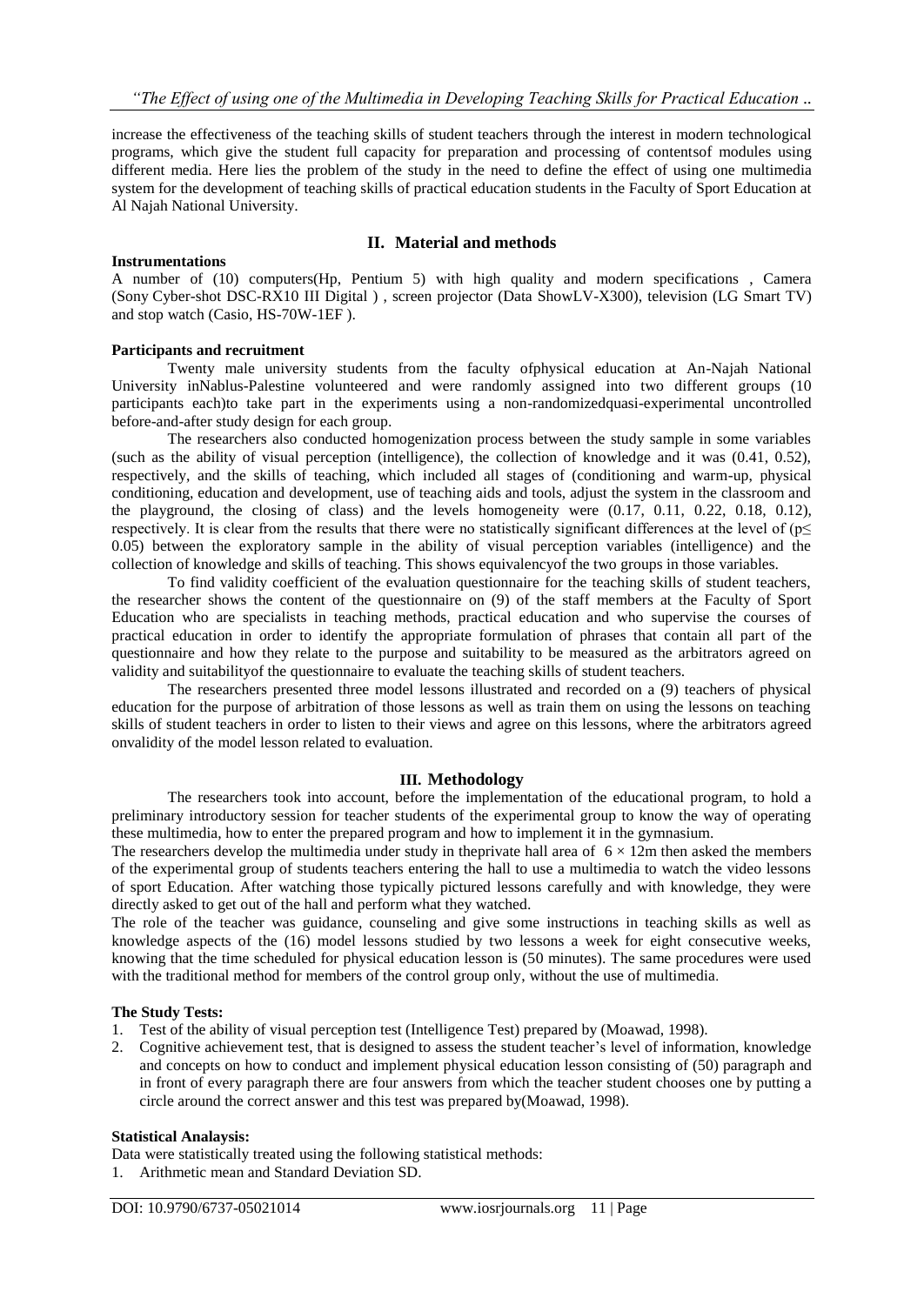- 2. Skewness Coefficient.
- 3. The "T" Test for independent groups.

## **IV. Results**

**First:** Presenting and Discussing the hypothesis: "There are statistically significant differences between the two pre and post tests at individuals of the empirical group and in favor of the post-test for the effective use of multimedia system in developing training skills for practical education students at the Faculty of Sport Education"

| Table (5): Significance of differences between means for pre- and post-tests for members of the experimental |
|--------------------------------------------------------------------------------------------------------------|
| group using multimedia of teaching skills for students                                                       |

| $\circ$<br><b>Variables</b>      | <b>Pre-test</b> |           | Post-test |           | "T" Value | <b>Significance</b> |
|----------------------------------|-----------------|-----------|-----------|-----------|-----------|---------------------|
|                                  | Mean            | <b>SD</b> | Mean      | <b>SD</b> |           |                     |
| Knowledge Achievement            | 32.7            | 5.81      | 54.1      | 4.17      | 10.1      | Significant         |
| <b>Teaching Skills</b>           |                 |           |           |           |           |                     |
| Conditioning and warm-up         | 3.93            | 1.65      | 8.10      | 1.56      | 6.31      | Significant         |
| Physical conditioning            | 4.40            | 1.73      | 8.11      | 1.55      | 5.84      | Significant         |
| Education & Development          | 5.25            | 2.29      | 10.25     | 1.73      | 6.35      | Significant         |
| Using Teaching Methods & Tools   | 3.11            | 1.36      | 5.94      | 1.34      | 5.34      | Significant         |
| Adjusting Order in Class & Pitch | 3.13            | 1.41      | 5.68      | 1.35      | 4.9       | Significant         |
| Closing the class                | 1.45            | 1.11      | 2.85      | 1.14      | 3.32      | Significant         |

The tabulated "T" value at level  $0.05 = 2.145$ 

Table (5) shows that there are statistically significant differences at level (0.05) between pre- and posttests for the empirical group in knowledge achievement in favor of the post-test. In addition, there are statistically significant differences at level ( $p \le 0.05$ ) between pre- and post- tests for the empirical group teaching skills (conditioning and warm-up, physical conditioning, education and development, use of teaching aids and tools, adjust the system in the classroom and the playground, the closing of class) in favor of the posttest.

**Second:** Presenting and Discussing the hypothesis: "There are statistically significant differences between the two pre and post tests at individuals of the control group and in favor of the post-test for the effective use of multimedia system in developing teaching skills for practical education students at the Faculty of Sport Education"

| Table (6): Significance of differences between means for pre- and post-tests for members of the control group |
|---------------------------------------------------------------------------------------------------------------|
| using multimedia of teaching skills for students                                                              |

| <b>Variables</b>                 | Pre-test |           | Post-test |           | "T" Value | <b>Significance</b>             |
|----------------------------------|----------|-----------|-----------|-----------|-----------|---------------------------------|
|                                  | Mean     | <b>SD</b> | Mean      | <b>SD</b> |           |                                 |
| Knowledge Achievement            | 31.5     | 6.25      | 42.4      | 6.01      | 4.07      | Significant                     |
| <b>Teaching Skills</b>           |          |           |           |           |           |                                 |
| Conditioning and warm-up         | 3.81     | 1.85      | 5.51      | 1.64      | 2.71      | Significant                     |
| Physical conditioning            | 4.31     | 1.79      | 5.81      | 1.44      | 2.58      | $\overline{\text{Significant}}$ |
| Education & Development          | 5.25     | 2.27      | 8.29      | 1.71      | 4.01      | Significant                     |
| Using Teaching Methods & Tools   | 3.23     | 1.46      | 4.35      | 1.29      | 2.24      | Significant                     |
| Adjusting Order in Class & Pitch | 3.10     | 1.35      | 4.25      | 1.31      | 2.36      | Significant                     |
| Closing the class                | 1.47     | 1.05      | 1.68      | 1.11      | 1.31      | Insignificant                   |

The tabulated "T" value at level  $0.05 = 2.145$ 

Table (6) shows that there are statistically significant differences at level ( $p \le 0.05$ ) between pre- and post- tests for the control group in knowledge achievement in favor of the post-test. In addition, there are statistically significant differences at level ( $p \le 0.05$ ) between pre- and post- tests for the empirical group teaching skills (conditioning and warm-up, physical conditioning, education and development, use of teaching aids and tools, adjust the system in the classroom and the playground) in favor of the post-test, whereas there are no statistically significant differences in closing of class skill.

**Third:** Presenting & Discussing the Hypothesis: "There are statistically significant differences between the two post-tests for the empirical and control groups using multimedia of teaching skills of students for practical education at the Faculty of Sport Education"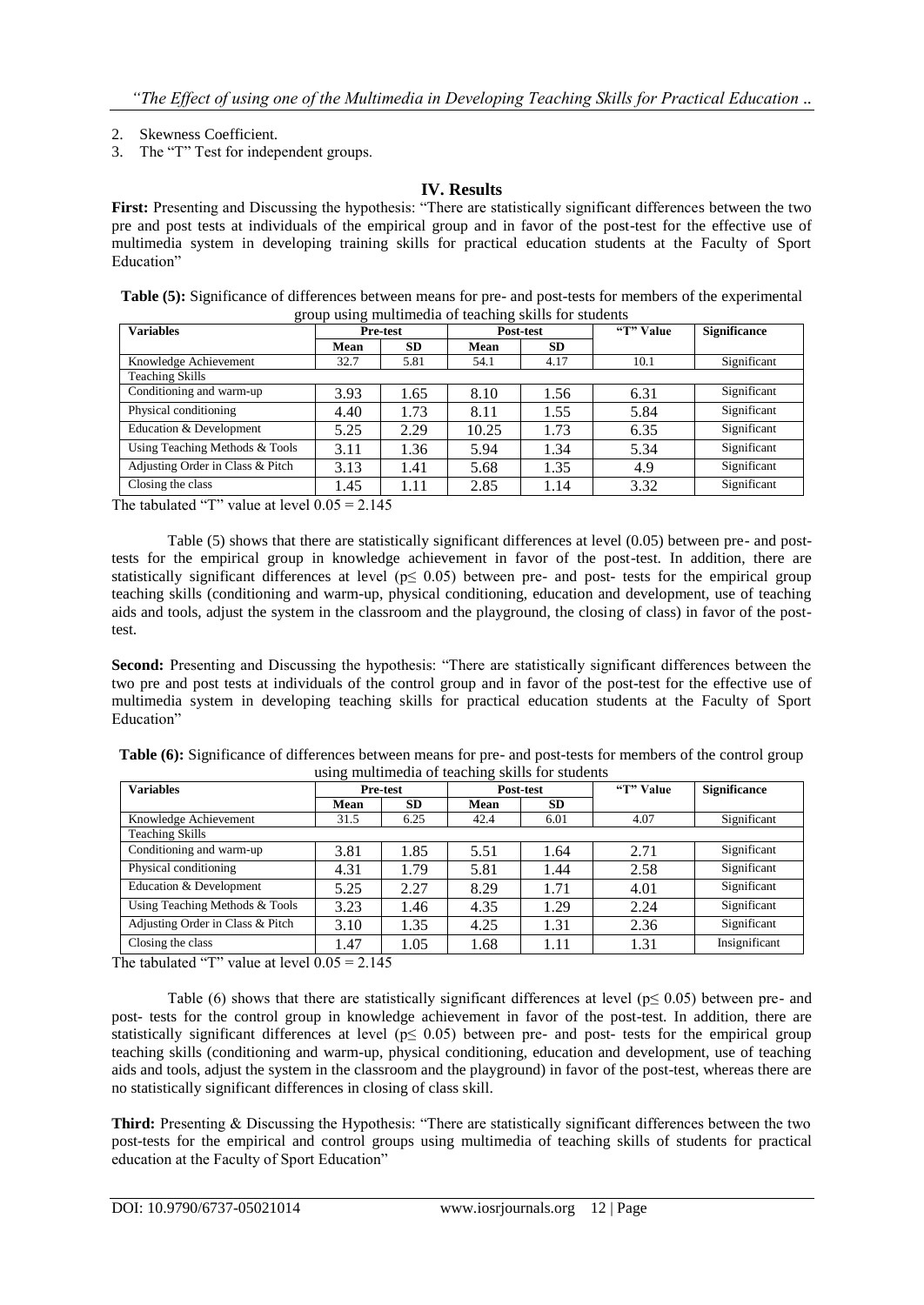| <b>Variables</b>                 | <b>Post-tests of Empirical</b><br>Group |           | <b>Post-tests of Control</b><br>Group |           | "T" Value | <b>Significance</b> |
|----------------------------------|-----------------------------------------|-----------|---------------------------------------|-----------|-----------|---------------------|
|                                  | Mean                                    | <b>SD</b> | Mean                                  | <b>SD</b> |           |                     |
| Knowledge Achievement            | 54.1                                    | 4.17      | 42.4                                  | 6.01      | 4.63      | Significant         |
| <b>Teaching Skills</b>           |                                         |           |                                       |           |           |                     |
| Conditioning and warm-up         | 8.10                                    | 1.56      | 5.51                                  | 1.64      | 3.58      | Significant         |
| Physical conditioning            | 8.11                                    | 1.55      | 5.81                                  | 1.44      | 4.01      | Significant         |
| Education & Development          | 10.25                                   | 1.73      | 8.29                                  | 1.71      | 3.12      | Significant         |
| Using Teaching Methods & Tools   | 5.94                                    | 1.34      | 4.35                                  | 1.29      | 2.99      | Significant         |
| Adjusting Order in Class & Pitch | 5.68                                    | 1.35      | 4.25                                  | 1.31      | 2.77      | Significant         |
| Closing the class                | 2.85                                    | 1.14      | 1.68                                  | 1.11      | 2.90      | Significant         |

**Table (7):** Significance of differences between post-tests for members of the empirical and control groups using multimedia of teaching skills for students

The tabulated "T" value at level  $0.05 = 2.145$ 

Table (7) shows that there are statistically significant differences at level ( $p \le 0.05$ ) between post- tests for the empirical and control groups in knowledge achievement and teaching skills (conditioning and warm-up, physical conditioning, education and development, use of teaching aids and tools, adjust the system in the classroom and the playground, the closing of class) in favor of the empirical group.

## **V. Discussion**

The researchers attribute the improvement in the empirical group in the knowledge achievement and skills of teaching to the use of a multimedia (display screens) to display the medical viewing of physical education classes and its program including the display of information and different lesson Parts, quality tools and available teaching aids used within the school. In addition, the use by members of the experimental group of multimedia systems encouraged the mental analysis of the parts of the lesson in terms of preparation, implementation, and evaluation. They also helped the studentteachers to remember some of the formations and how to use the tools and teaching aids during the implementation of the lesson by having the student teacher"s visible feedback throughwatching sample lessons ofSports Education, which the researchers prepared with a group of specialists. This was confirmed by Van Vuuren&Lamprianou., (2006) in the need to use the video in order to get best results to learn the technique and tactics and the collection of high mark in the exam. It also contributed to increase motivations of student teachers about students' motivation to learn, which made learning process easier, faster, and helped to establishthe educational experiences of student teachers. The results of the current study agreed with the study of both (Antoniou, Panagiotis, et al., 2003) contributing to the use of video in learning basketball of the Physical Education students. It also agreed with (Vernadakis study, N., et al., 2006)indicating that the use of multimedia contributed in teaching volleyball skills better than using the traditional method alone, and this confirms the importance of the use of multimedia in raising aspect of knowledge to the student teacher faculties of Physical Education also stressed by each ofAntoniou, (Panagiotis, et al., 2003. Vernadakis, N., et al., 2006).While the improvement in the control group members was believed bythe researchers to be caused by the interest of those who teach the practical education course within the faculty in student teachers by providing knowledge, information and teaching methods and how to set up and implement physical education lesson. Also, educating and guiding the student teachers to the importance of physical education lesson and how to set up its parts, implementation and evaluation of pupils to perform teaching skills required, all this led to the student teacher success of the performance of his duties in his career as a sound and distinct manner. The researchers alsoattribute lack of improvement in the concluding part of the share when the members of the control group due to the attention of and the concentration of student teachersconsistently onconditioning and warm up, learning the skills and the use of teaching aids and adjust the system during the implementation of the lesson because it is considered in the student's teacher the most important lesson parts and misses the final part with the knowledge that it must focus on all the lesson parts because they are an integrated unit, so the results were that there were nostatistically significant differences signify in the closing part of lessons.

Because of the use by members of the empirical group of multimedia and information sources (the display) contributed to the acquisition of teaching skills of the student teacher either the control group that did not allow them exposure to multi-media and information sources that help teaching skills development they have relied on guidance and information only teacher, which hit in the level of teaching skills they have, compared to members of the experimental group. This study agreed with the study Najah and Ibrahim (2009), Abdul Hakim (2007), Eltahawy (2012),Al Fawwal and AlSafetla (2010), Iraqi Gil (2012), Yinka&Talabi (2004)., Padfild, Glenna Pennington, Todd R & Wilkinson (2000)and Azmi (2006), which emphasized the importance of the use of multimedia (computer, display tapes, video recorder, video tapes) in upgrading aspect of knowledge to the student teacher faculties of Physical Education, and the multimedia if carefully chosen and